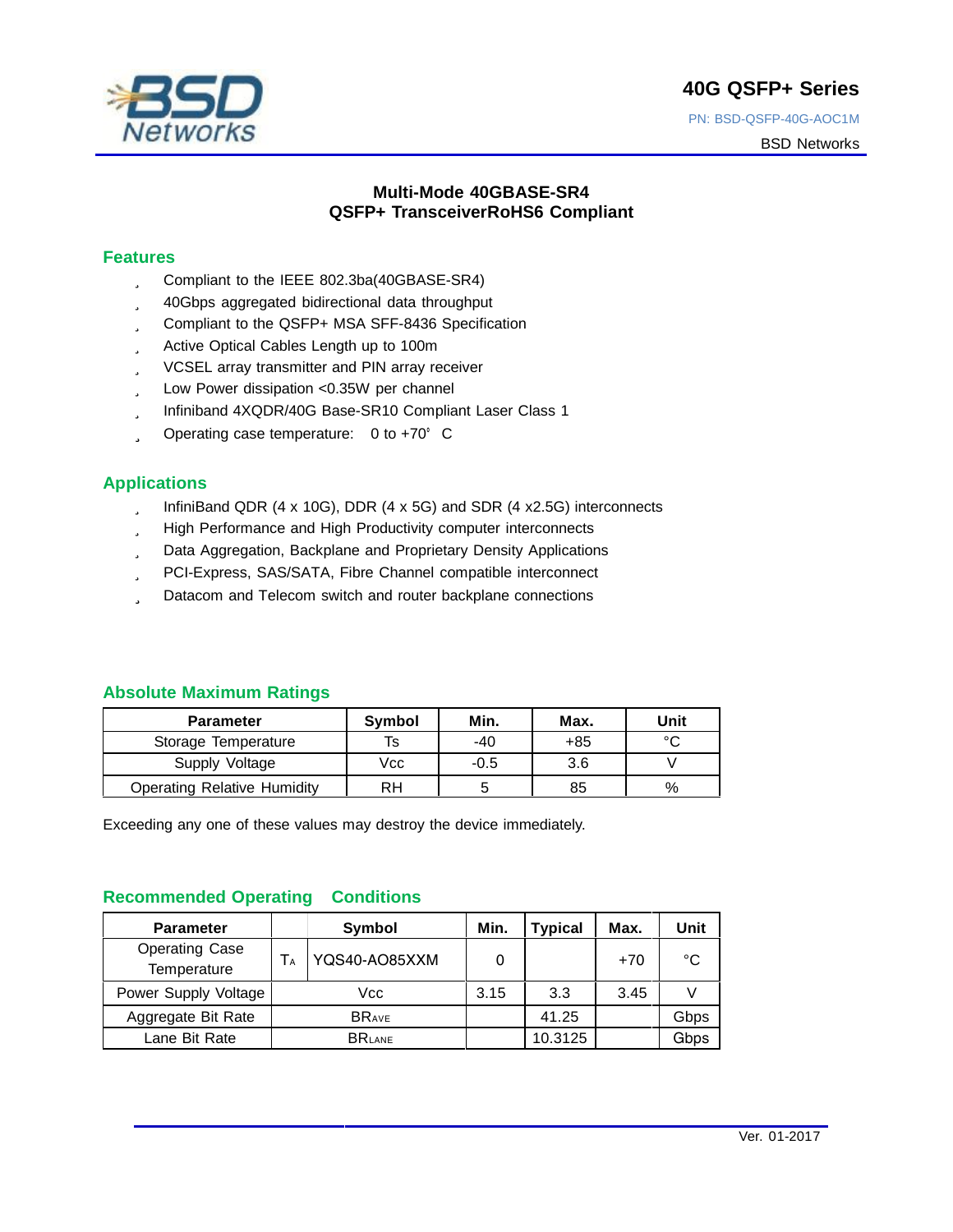

# **Regulatory Compliance**

| <b>Feature</b>                                     | <b>Standard</b>                                                                       | Performance                                                                                                                                                                                                                      |
|----------------------------------------------------|---------------------------------------------------------------------------------------|----------------------------------------------------------------------------------------------------------------------------------------------------------------------------------------------------------------------------------|
| Electrostatic Discharge                            | MIL-STD-883G                                                                          |                                                                                                                                                                                                                                  |
| (ESD) to the<br><b>Electrical Pins</b>             | Method 3015.7                                                                         | Class 1C (>1000 V)                                                                                                                                                                                                               |
| <b>Electrostatic Discharge</b><br>to the enclosure | EN 55024:1998+A1+A2<br>IEC-61000-4-2<br>GR-1089-CORE                                  | Compliant with standards                                                                                                                                                                                                         |
| Electromagnetic<br>Interference (EMI)              | FCC Part 15 Class B<br>EN55022:2006<br>CISPR 22B : 2006<br><b>VCCI Class B</b>        | Compliant with standards<br>Noise frequency range:<br>30MHz to 6GHz. Good system<br>EMI design practice required<br>to achieve Class B margins.<br>System margins are<br>dependent on customer host<br>board and chassis design. |
| <b>Immunity</b>                                    | EN 55024:1998+A1+A2<br>IEC 61000-4-3                                                  | Compliant with standards.<br>1KHz sine-wave, 80% AM,<br>from 80MHz to 1GHz. No<br>effect on transmitter/receiver<br>performance is detectable<br>between these limits.                                                           |
| Laser Eye Safety                                   | FDA 21CFR 1040.10 and<br>1040.11<br>EN (IEC) 60825-1:2007<br>EN (IEC) 60825-2:2004+A1 | <b>CDRH</b> compliant and Class I<br>laser product.<br><b>TüV Certificate</b>                                                                                                                                                    |
| <b>Component Recognition</b>                       | UL and CUL<br>EN60950-1:2006                                                          | UL<br><b>TüV</b> Certificate<br>(CB scheme)                                                                                                                                                                                      |
| RoH <sub>S6</sub>                                  | 2002/95/EC 4.1&4.2<br>2005/747/EC 5&7&13                                              | Compliant with standards'note                                                                                                                                                                                                    |

#### **Notes:**

For update of the equipments and strict control of raw materials, BSD has the ability to supply the customized products since Jan 1, 2007, which meet the requirements of RoHS6 (Restrictions on use of certain Hazardous Substances) of European Union.

In light of item 5 in RoHS exemption list of RoHS Directive 2002/95/EC, Item 5: Lead in glass of cathode ray tubes, electronic components and fluorescent tubes.

In light of item 13 in RoHS exemption list of RoHS Directive 2005/747/EC, Item13: Lead and cadmium in optical and filter glass. The three exemptions are being concerned for BSD's transceivers, because BSD's transceivers use glass, which may contain Pb, for components such as lenses, windows, isolators, and other electronic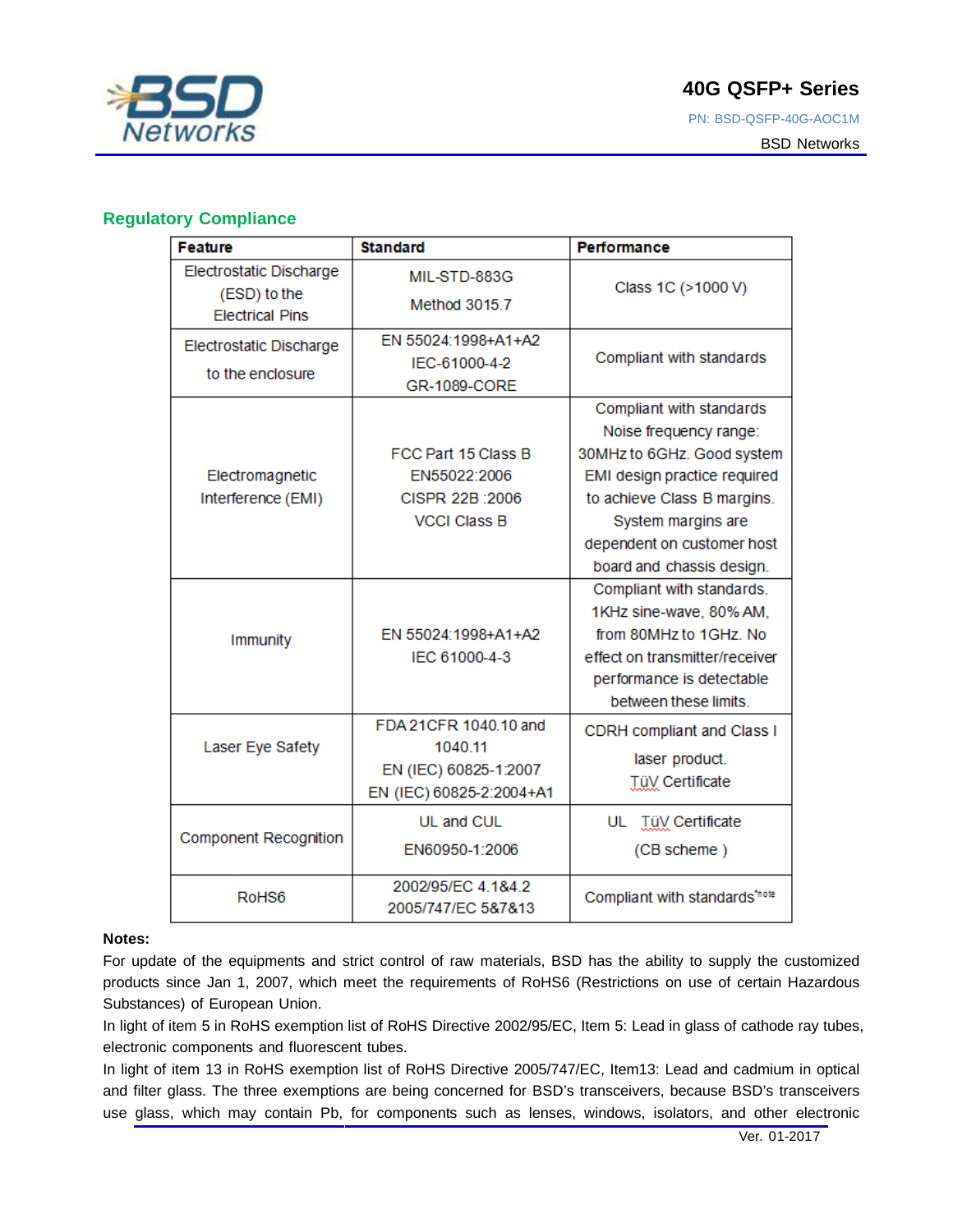

**40G QSFP+ Series** 

PN: BSD-QSFP-40G-AOC1M BSD Networks

components.

# **Functional Description of Transceiver**



# **QSFP+ Transceiver Electrical Pad Layout**

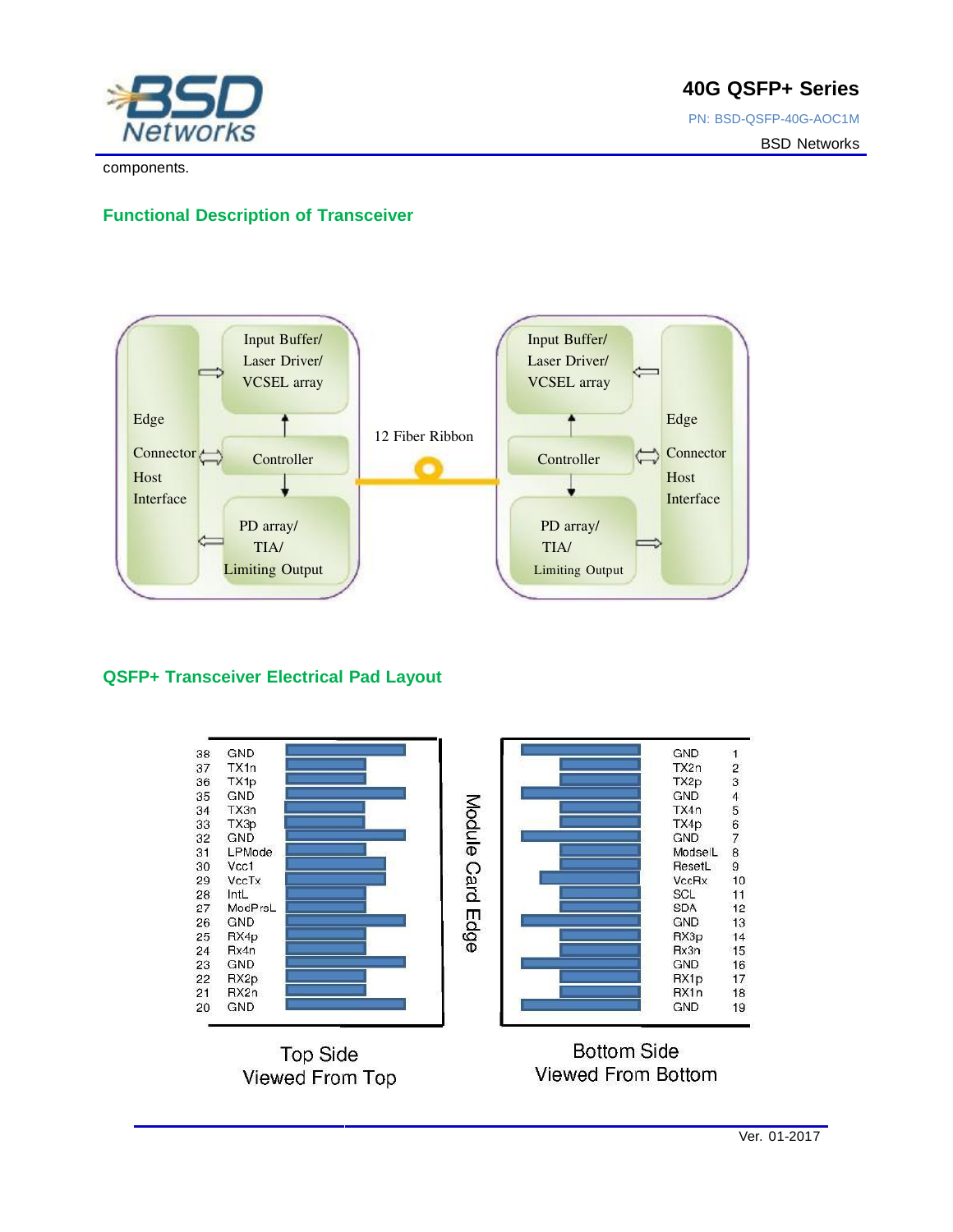

PN: BSD-QSFP-40G-AOC1M

BSD Networks

# **Pin Arrangement and Definition**

| Pin            | Logic       | Symbol       | <b>Description</b>                  | Plug<br>Sequence | <b>Notes</b>   |
|----------------|-------------|--------------|-------------------------------------|------------------|----------------|
| 1              |             | GND          | Ground                              | 1                | 1              |
| 2              | CML-I       | Tx2n         | Transmitter Inverted Data Input     | 3                |                |
| 3              | CML-I       | Tx2p         | Transmitter Non-Inverted Data Input | 3                |                |
| $\overline{4}$ |             | GND          | Ground                              | 1                | 1              |
| 5              | CML-I       | Tx4n         | Transmitter Inverted Data Input     | 3                |                |
| 6              | CML-I       | Tx4p         | Transmitter Non-Inverted Data Input | 3                |                |
| $\overline{7}$ |             | GND          | Ground                              | 1                | 1              |
| 8              | LVTTL-I     | ModSelL      | Module Select                       | 3                |                |
| 9              | LVTTL-I     | ResetL       | Module Reset                        | 3                |                |
| 10             |             | <b>VccRx</b> | +3.3V Power Supply Receiver         | $\overline{c}$   | $\overline{c}$ |
| 11             | LVCMOS- I/O | SCL          | 2-wire serial interface clock       | 3                |                |
| 12             | LVCMOS-I/O  | <b>SDA</b>   | 2-wire serial interface data        | 3                |                |
| 13             |             | GND          | Ground                              | 1                | 1              |
| 14             | CML-O       | Rx3p         | Receiver Non-Inverted Data Output   | 3                |                |
| 15             | CML-O       | Rx3n         | Receiver Inverted Data Output       | 3                |                |
| 16             |             | GND          | Ground                              | 1                | 1              |
| 17             | CML-O       | Rx1p         | Receiver Non-Inverted Data Output   | 3                |                |
| 18             | CML-O       | Rx1n         | Receiver Inverted Data Output       | 3                |                |
| 19             |             | GND          | Ground                              | 1                | 1              |
| 20             |             | GND          | Ground                              | 1                | 1              |
| 21             | CML-O       | Rx2n         | Receiver Inverted Data Output       | 3                |                |
| 22             | CML-O       | Rx2p         | Receiver Non-Inverted Data Output   | 3                |                |
| 23             |             | GND          | Ground                              | 1                | 1              |
| 24             | CML-O       | Rx4n         | Receiver Inverted Data Output       | 3                |                |
| 25             | CML-O       | Rx4p         | Receiver Non-Inverted Data Output   | 3                |                |
| 26             |             | <b>GND</b>   | Ground                              | 1                | 1              |
| 27             | LVTTL-O     | ModPrsL      | Module Present                      | 3                |                |
| 28             | LVTTL-O     | IntL         | Interrupt                           | 3                |                |
| 29             |             | VccTx        | +3.3V Power supply transmitter      | $\overline{2}$   | $\overline{2}$ |
| 30             |             | Vcc1         | +3.3V Power supply                  | $\overline{c}$   | $\overline{c}$ |
| 31             | LVTTL-I     | LPMode       | Low Power Mode                      | 3                |                |
| 32             |             | GND          | Ground                              | $\mathbf{1}$     | 1              |
| 33             | CML-I       | Tx3p         | Transmitter Non-Inverted Data Input | 3                |                |
| 34             | CML-I       | Tx3n         | Transmitter Inverted Data Input     | 3                |                |
| 35             |             | GND          | Ground                              | 1.               | 1              |
| 36             | CML-I       | Tx1p         | Transmitter Non-Inverted Data Input | 3                |                |
| 37             | CML-I       | Tx1n         | Transmitter Inverted Data Input     | 3                |                |

**4** Ver. 01-2017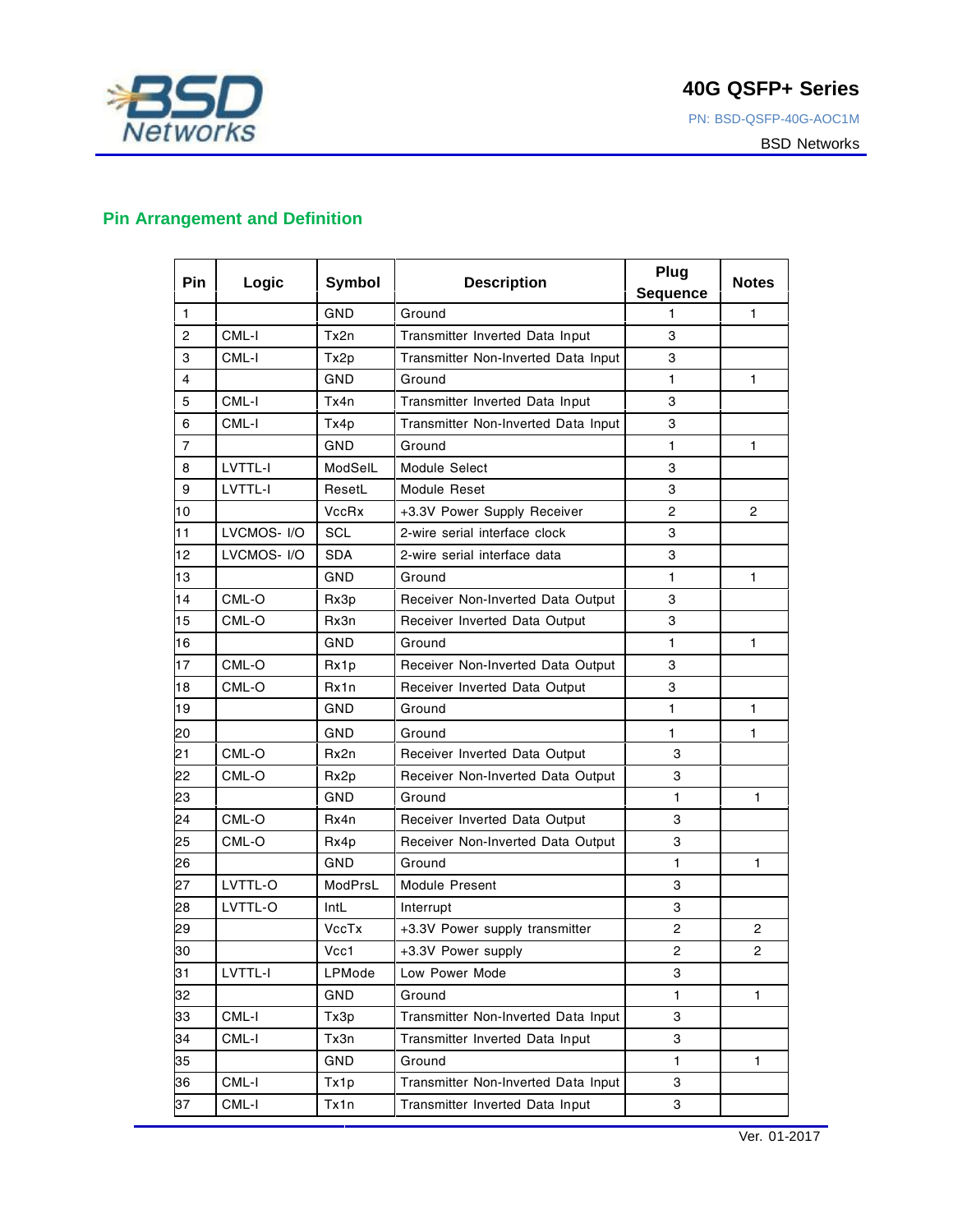|                 |            |        |  | 40G QSFP+ Series       |
|-----------------|------------|--------|--|------------------------|
| <b>Networks</b> |            |        |  | PN: BSD-QSFP-40G-AOC1M |
|                 |            |        |  | <b>BSD Networks</b>    |
| 38              | <b>GND</b> | Ground |  |                        |

#### **Notes**

- 1.GND is the symbol for signal and supply (power) common for the QSFP+ module. All are common within the QSFP+ module and all module voltages are referenced to this potential unless otherwise noted. Connect these directly to the host board signal-common ground plane.
- 2.Vcc Rx, Vcc1 and Vcc Tx are the receiver and transmitter power supplies and shall be applied concurrently. Requirements defined for the host side of the Host Edge Card Connector are listed in Table 6. Recommended host board power supply filtering is shown in Figures 3 and 4. Vcc Rx Vcc1 and Vcc Tx may be internally connected within the QSFP+ Module in any combination. The connector pins are each rated for a maximum current of 500mA.

### **Mechanical Specifications**